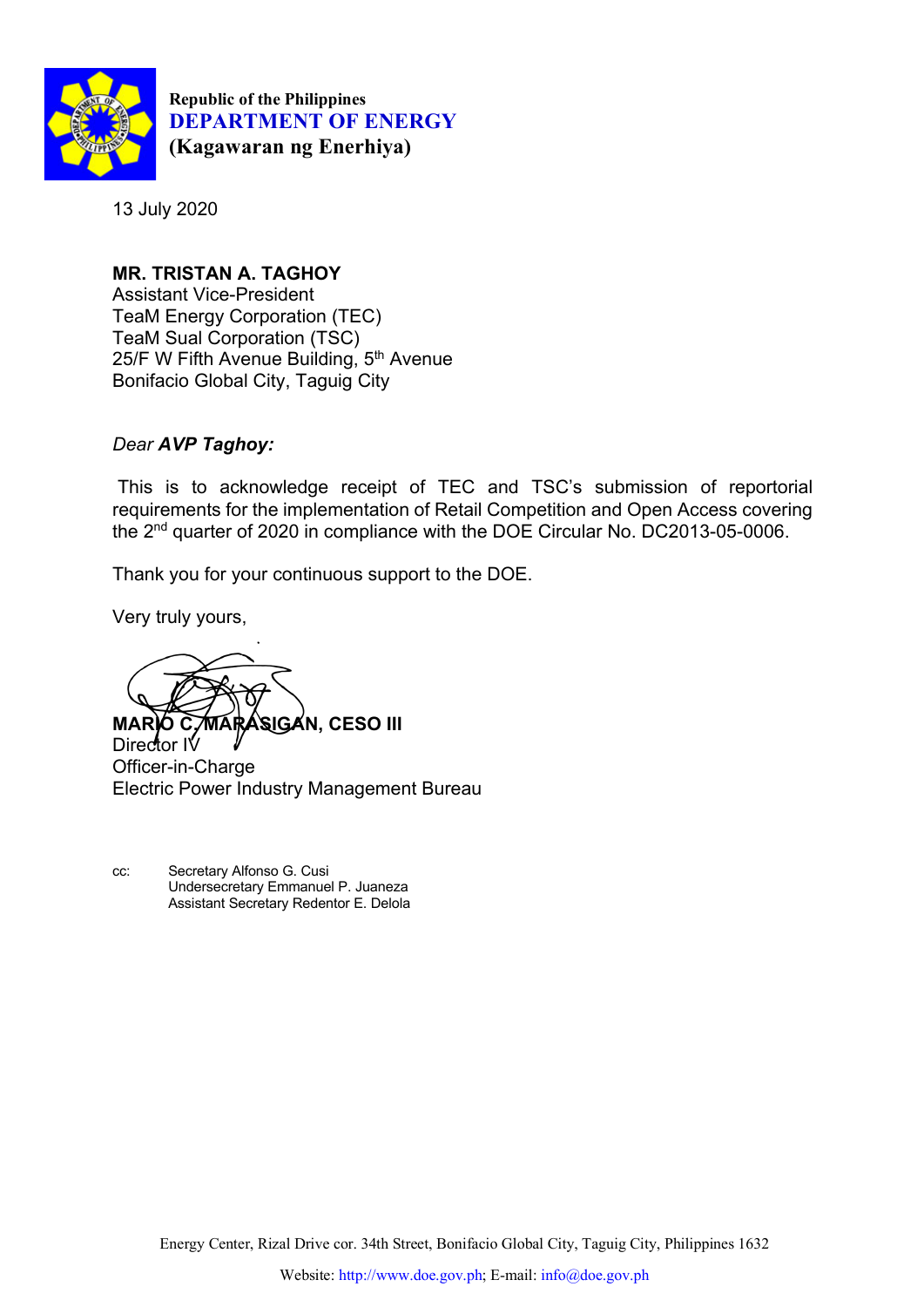

July 8, 2020

## **Mr. Mario C. Marasigan, CESO III**  Director IV, Electric Power Industry Management Bureau Department of Energy ("DOE") Energy Center, Rizal Drive, Bonifacio Global City, Taguig City

Dear Director Marasigan:

In compliance with the reportorial requirement for Power Generation Companies pursuant to DOE Circular 2013-05-0006, Enjoining All Generation Companies, Distribution Utilities, Suppliers and Local Suppliers to Ensure an Effective and Successful Transition Toward the Implementation of Retail Competition and Open Access (RCOA), please find attached the said compliance report for TeaM Sual Corporation ("TSC") for April to June 2020.

We trust that you find the foregoing submission to be in good legal order.

Thank you and best regards.

Very truly yours,

**Tristan A. Taghoy**  Assistant Vice-President

**TEAM SUAL CORPORATION** 

25/F W FIFTH AVENUE BUILDING 5TH AVENUE, BONIFACIO GLOBAL CITY TAGUIG CITY 1634 PHILIPPINES T +632 8552 8000 F +632 8828 8000